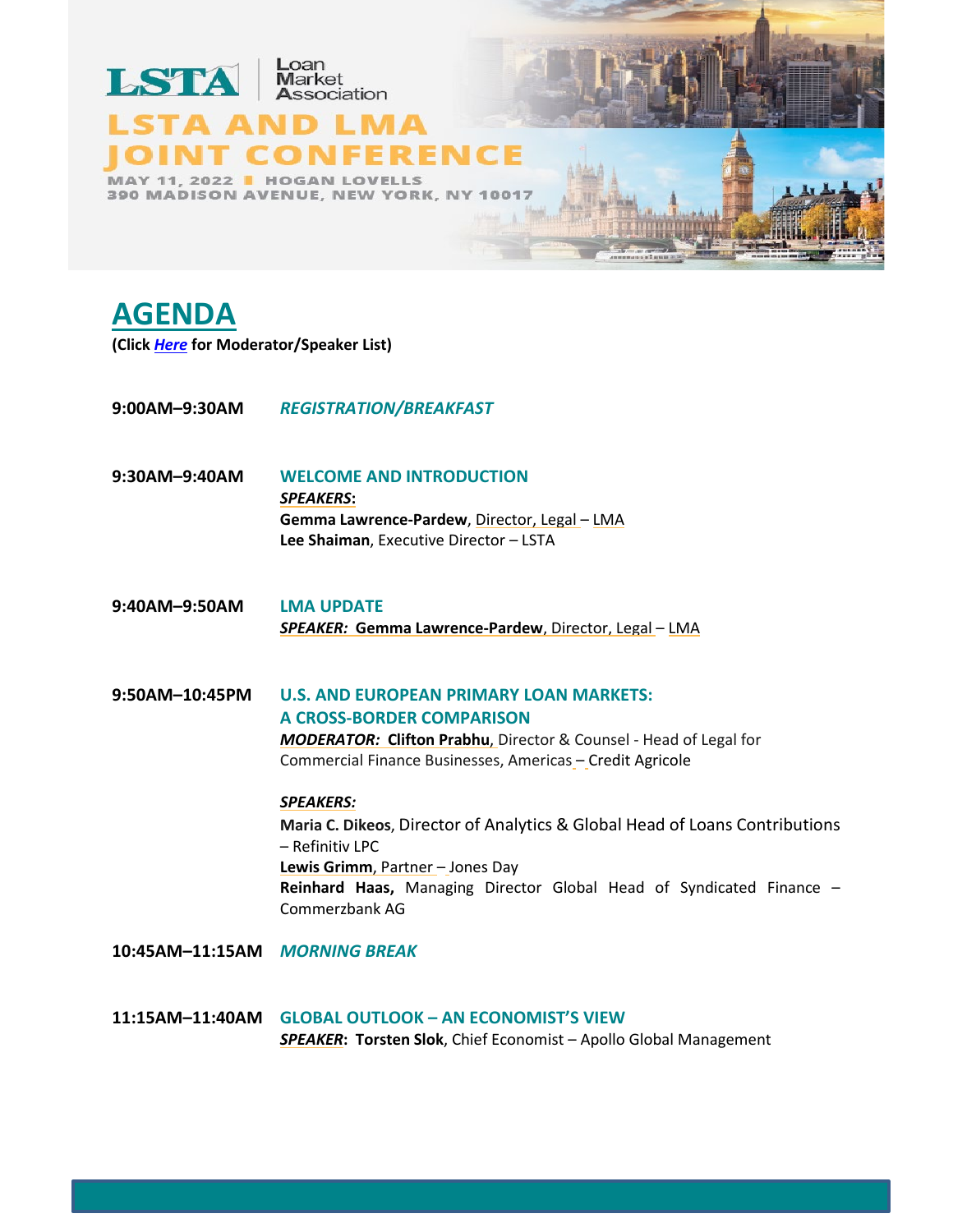

**11:45AM–12:35PM MIDDLE MARKET / DIRECT LENDING** *SPEAKERS:* **Dave Crescenzi,** Managing Director, Financial Sponsors & Leveraged Finance – MidCap Financial Services, LLC **Matt Darrah**, Managing Director, Head of Underwriting – Principal Alternative Credit **Paul Mullen,** Partner – Hogan Lovells **Matthew Schernecke**, Partner – Hogan Lovells **Deborah Staudinger**, Partner – Hogan Lovells

## **12:35PM–1:30PM** *LUNCH*

**1:30PM–2:15PM IS DISORDER STILL THE NEW NORMAL? GEOPOLITICS AND THE LOAN MARKET IN 2022** *SPEAKER:* **David Chmiel**, Managing Director – Global Torchlight

**2:15PM–2:55PM ESG REPORTING – CAN THE LOAN MARKET GET WHAT IT NEEDS?**  *MODERATOR:* **Tess Virmani**, AGC & EVP - Public Policy, Head of ESG – LSTA

*SPEAKERS:*

**Tamara Cizeika**, Counsel – Allen & Overy **Jennifer Kozicki**, Partner, Co-Head of Global Liquid Credit – Ares Credit Group **Alison Fenton-Willock**, Director, Sustainable Investing – KKR & Co. Inc.

**2:55PM–3:35PM REGULATORY UPDATE: RUSSIAN SANCTIONS AND THEIR IMPACT ON THE LOAN MARKETS** *MODERATOR:* [Aleksandar Dukic,](mailto:aleksandar.dukic@hoganlovells) Partner – Hogan Lovells

> *SPEAKERS:* **Kuang Chiang**, Senior Associate – Allen & Overy **Carlton Greene**, Partner – Crowell & Moring **Jeanine McGuinness**, Partner – Orrick